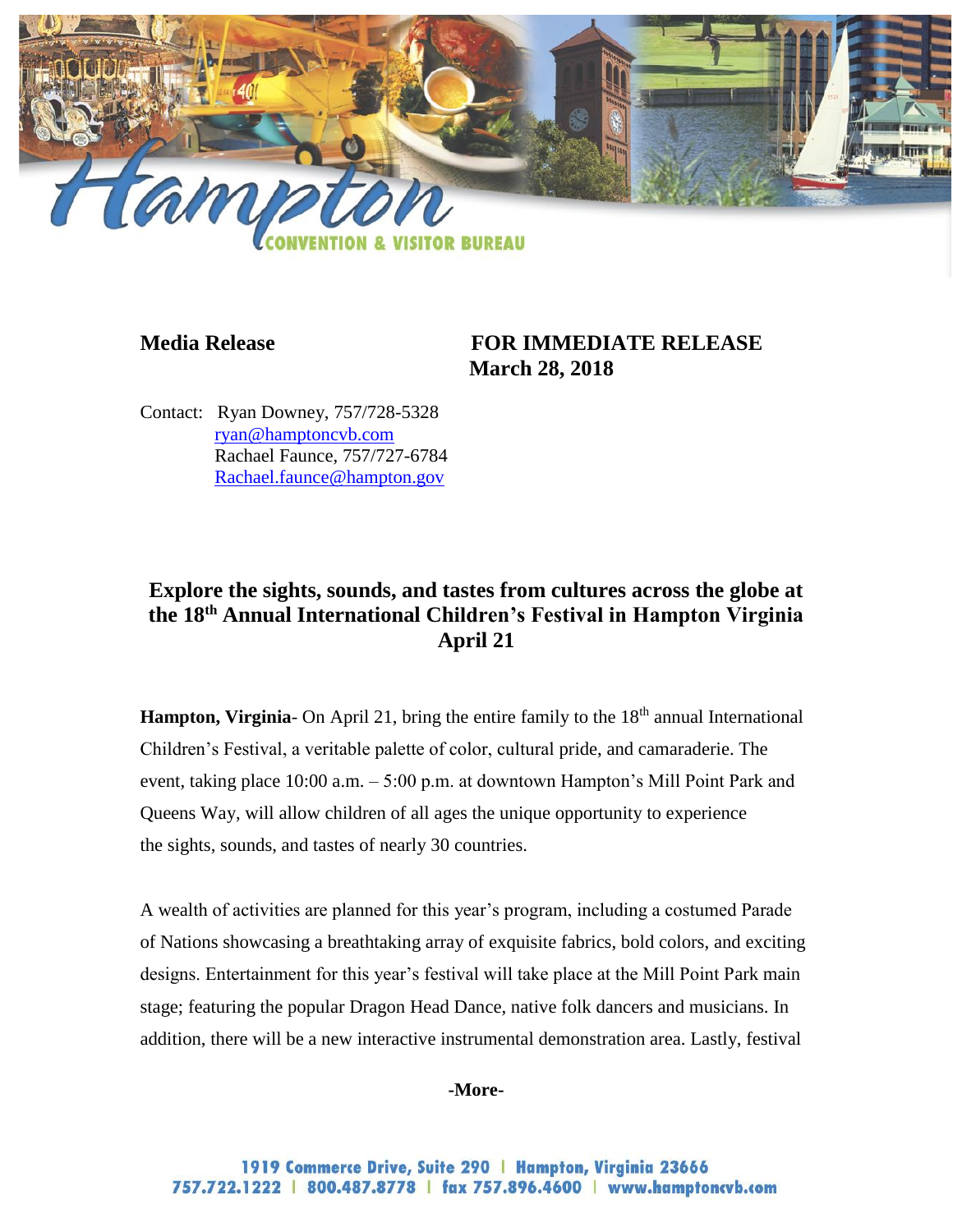### **Explore the sights, sounds, and tastes from cultures across the globe at the 18th Annual International Children's Festival in Hampton Virginia April 21- Page 2**

goers will enjoy a family entertainment area complete with life size international games and the Great Wall of Art returns with creations by the countries.

To help children further simulate real travel and enhance their worldwide journey, Passports to Adventure will be available for FREE and child will be entered into a special "World Traveler" prize drawing. Any time a child visits a country, they will have their visas stamped to confirm their interaction with the ambassadors of that country.

In addition to the activities of the day, vendors will offer (for a fee) exotic and tempting treats from around the globe. The designated food court area will remain open until the conclusion of the festival.

For more information on the 18th annual International Children's Festival, dial 757/727 8311 or check out [www.hampton.gov/parks/icf.](http://www.hampton.gov/parks/icf) Admission to the festival is free and ample free parking is available throughout downtown. Imagine the fun your family will have traveling the world in downtown Hampton, Virginia!

# **2018 INTERNATIONAL CHILDREN'S FESTIVAL Participating Countries**

American Samoa Armenia Caribbean Islands China Colombia (Returning) Cornwall Dominican Republic Egypt England

-More-